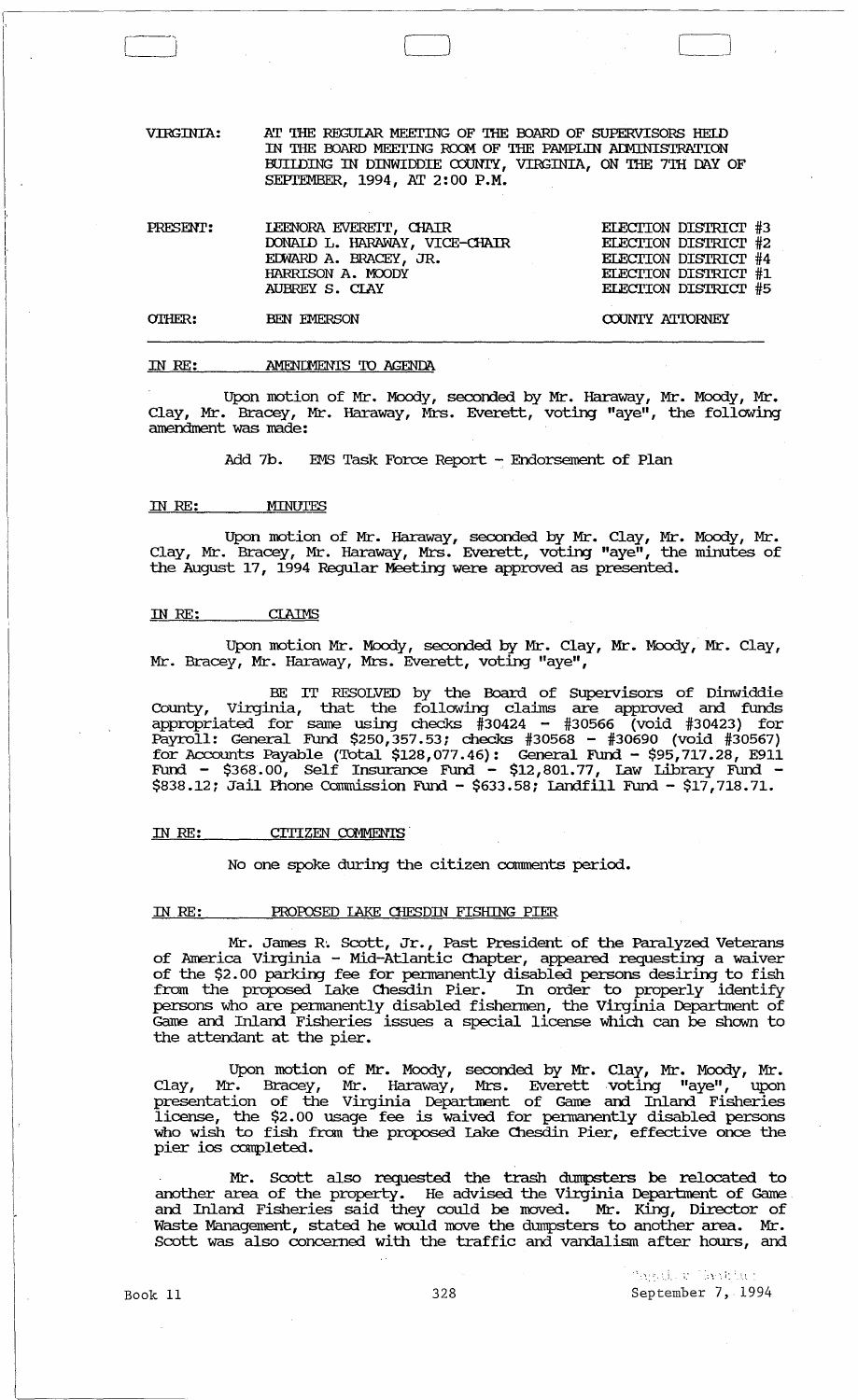mentioned chaining the entrance. Hrs. Ralph suggested the Board could discuss that issue when a new contract is considered next year.

## IN RE: **EMS TASK FORCE REPORT - ENDORSEMENT OF PIAN**

Mr. Charles Burgess, County Administrator, advised on August 17, 1994, the Board accepted the Emergency Services Task Force report and asked the staff to look at the ramifications for the implementation of the plan, particularly costs and time frames. The basic premise of the report was for the provision of paid emergency medical service coverage in the County during the time that the volunteer organizations indicate that volunteer squads are not available. The estimated cost implementation is approximately \$206,000. On the funding side, there currently exists in the budget either through the salaries currently budgeted or grant funding and other fundings, sources of approximately \$117,000, leaving an additional appropriation for the balance of the calendar year of \$89,000.

Mr. Burgess stated the Dinwiddie Volunteer Rescue Squad membership will be providing the County an ambulance until the County can obtain a new unit. '!he County must submit of the grant application to the state by September 15, with award being estimated the second week of December. The County will then secure a new unit and return the loaner to DVRS. Once an Operations Medical Director is secured and the medical license in place, operation could begin within the next 14 days.

Upon motion of Mr. Haraway, seconded by Mr. Clay, Mr. Moody, Mr. Clay, Mr. Bracey, Mr. Haraway, Mrs. Everett votirg "aye", the board

1. Authorized staff to submit an application for a medical license;

2. Authorized staff to apply for grants for communications equipment, transport unit, and other medical equipment associated with the support of an Advanced Life Support transportation unit;

3. Approves three job descriptions am payscale as outlined in the Task Force Report: (Emergency Medical Technician - \$8.00/hr; Cardiac Technician - \$9.00/hr; Paramedic - \$10.00/hr).

4. Approves two full time positions with benefits, as well as a multiple need for part-time positions, as needed, for coverage of six days a week from 6:00 a.m. to 6:00 p.m., excluding Wednesday.

Mr. Edward Titmus, Chairman, E.M.S. Finance Sub-Committee, questioned the paid personnel covering weekends only through the end of the calendar year. Mr. Burgess advised the coverage may be extended due to the delay in the County startup operations. Mr. Clay stated he met with DVRS and they requested the weekend coverage be extended past the first of the year due to the fact they have not started their training classes and these classes would not be completed by the first of the year.

# IN *RE:* VIRGINIA DEPARIMENT OF TRANSroRl'ATION - REroRI'

Mr. Harold Dyson, Assistant Resident Engineer, was present to answer any questions the Board might have.

#### IN RE: **COMMISSIONER OF THE REVENUE - REPORT**

Mrs. Deborah Marston, Commissioner of the Revenue, submitted her report on the Meals Tax. Mr. Bracey requested a report on the Admissions Tax and Transient Occupancy Tax at the next meeting.

#### IN *RE:* 'l'RFASURER - REroRI'

 $\overline{\chi}$ 

 $x^{\alpha}$ 

 $\vee$   $\vee$ 

Mr. William Jones, Treasurer, submitted his reports on cash am fund balances for the month of August, 1994.

#### IN RE: **COMMONWEALIH'S ATTORNEY - REPORT**

Mr. T. O. Rainey, III, Commonwealth Attorney, was not present.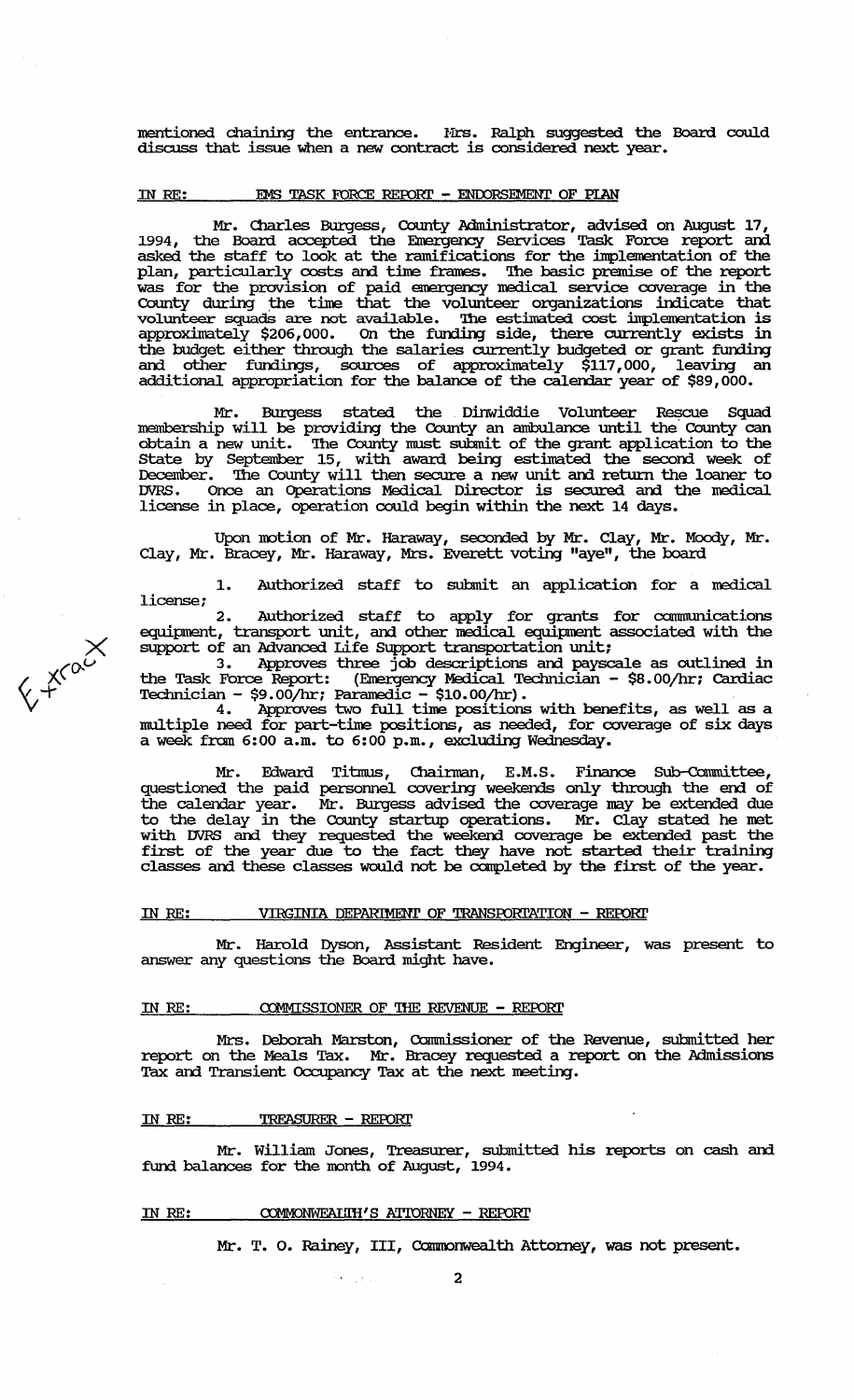IN RE: SHERIFF - REFORl'

Mr. B. M. Heath, Sheriff, or a representative, was not present.

#### IN RE: BUILDING INSPECTOR - REPORT

Mr. Dwayne Abernathy, Building Inspector, was not present, however, his report for the month of August, 1994, was provided.

#### IN RE: ANIMAL WARDEN - REroRl'

Mr. Jolm Mellick, Animal Warden, submitted his report for the month of August, 1994.

# IN RE: DIRECIDR OF PIANNING - REFORl'

Mr. Wayne Knox, Director of Plarming, provided his report to the Board.

#### IN RE: AWARD OF BID - CDBG - WEST PETERSBURG IMPROVEMENT PROJECT

Upon motion of Mr. Moody, seconded by Mr. Clay, Mr. Moody, Mr. Clay, Mr. Bracey, Mr. Haraway, Mrs. Everett voting "aye",

BE IT RESOLVED by the Board of Supervisors of Dinwiddie County, Virignia, that the road improvements bid for the West; Petersburg Improvement Project, is awarded to Castle Heights Construction, in the amount of \$298,800.00.

#### IN RE: INSTITUTE FOR PLANNING COMMISSIONERS

Upon motion of Mr. Haraway, seconded by Mr. Moody, Mr. Moody, Mr. Clay, Mr. Bracey, Mr. Haraway, Mrs. Everett voting "aye", two planning commission members are authorized to attend the Institute for Planning COmmissioners Training Conference, October 9-11, 1994, in williamsbmg, Virginia, at a cost not to exceed \$250.00.

#### IN RE: SOCIAL SERVICES DIRECTOR

Mrs. Peggy McElveen, Director of Social services, was not present.

#### IN RE: SUPERINTENDENT OF SCHOOLS - REPORT

Dr. Tom Gaul, Superintendent of Schools, reported that he was making progress on the Dinwiddie Elementary School maintenance issues. He stated school opened with 3,801 students.

Mr. Haraway stated he was amazed at the Computer Iab at Dinwiddie Middle School and felt it should be a model lab.

#### IN RE: RECREATION DIRECTOR

Mr. Tony Rinaldi, Recreation Director, sutmitted his report for August, 1994. He advised the tractor was down ani would have a report next month on the repair.

#### IN RE: PUBLIC SAFEIY DIRECTOR

Mr. Dave Nichols, Public Safety Director, presented his report on fire and EMS responses for the month of August, 1994. He presented the Board with the SCBA airpack canunittee report am asked the Board members to review the infonnation ani talk. with their respective fire companies before the meeting in October.

**XIVER** 

Book 11 329 <sup>58</sup> September 7, 1994

 $\bigcup$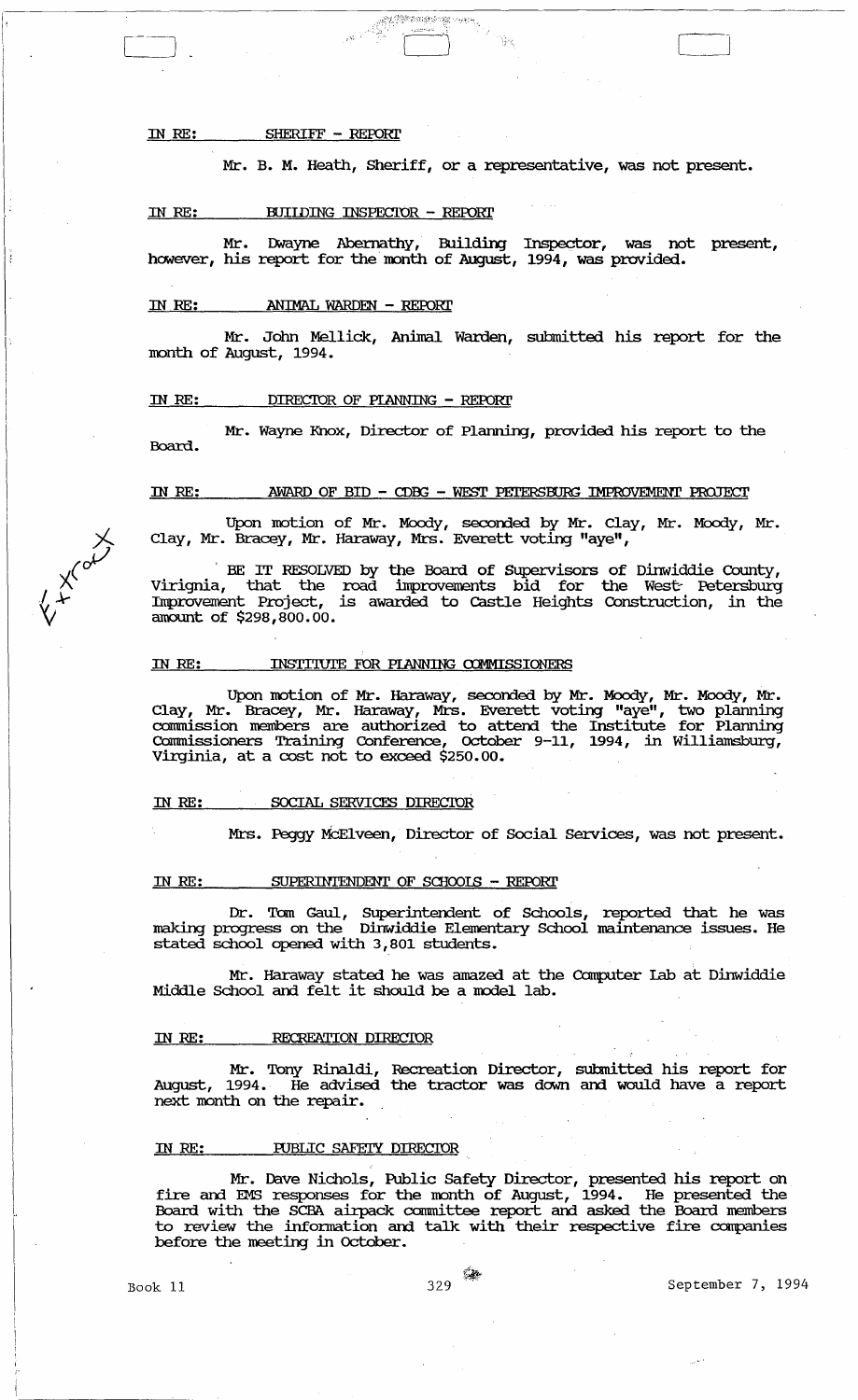#### IN RE: **DIRECTOR OF WASTE MANAGEMENT**

Mr. Dennis King, Director of Waste Management, presented his report for the month of August, 1994.

## IN RE: **MIIDING MATERIALS CHARGES**

Upon motion of Mr. Moody, seconded by Mr. Haraway, Mr. Moody, Mr. Clay, Mr. Bracey, Mr. Haraway, Mrs. Everett voting "aye", the following charges will be implemented at the Virginia Bio-Fuels site:

For building materials less than .25 tons (500 lbs.): Upon proof of County residency, the county will pay all costs.

For jobs from 501 lbs. to 4 tons: Upon proper identification, i.e. building permit or demolition permit number or proof of county residency, the individual (contractor or citizen) would be responsible for \$25/ton and the County would subsidize the remainder of the \$55/ton fee.

For jobs more than 4 tons: locate another landfill. Contractor or individual should

## IN RE: AUIHORIZATION TO READVERTISE - ENVIRONMENTAL SERVICES A'ITENDANT I

Upon motion of Mr. Bracey, seconded by Mr. Haraway, Mr. Moody, Mr. Clay, Mr. Bracey, Mr. Haraway, Mrs. Everett voting "aye", the staff is authorized to readvertise the position of Environmental Services Attendant I, with a starting salary rarge of \$6.00 per hour.

#### IN RE: COUNTY ATTORNEY

Mr. Ben Einerson, County Attorney, was present to answer any questions.

#### IN RE: VIRGINIA BIO-FUELS

Mr. Ted Baxter, representing VBF, presented the Board with a report breakdown of what is taken in at their Co-Composting Facility site. '!here is still dumpster site abuse with non-county residents/contractors unloadirg trash. He requested the Board ask for assistance from the Sheriff's Deparbnent. Mr. Baxter asked the Board to expedite the manned site at Rohoic.

## IN RE: ROHOIC DUMPSTER - MANNED SITE

Upon motion of Mr. Bracey, seconded by Mr. Moody, Mr. Moody, Mr. Clay, Mr. Bracey, Mr. Haraway, Mrs. Everett voting "aye", the staff is authorized to hire immediate personnel on a part-tine basis to man the Rohoic Site, at the rate of \$6.00 per hour, in an effort to deter abuse until a pennanent site can be established.

#### IN RE: POSITION ANNOUNCEMENI' - ADMINISTRATIVE SECRETARY

Upon motion of Mr. Moody, seconded by Mr. Bracey, Mr. Moody, Mr. Clay, Mr. Bracey, Mr. Haraway, Mrs. Everett voting "aye", Ms. Rebecca Evans is appointed as Administrative Secretary, effective September 15, 1994, at the grade and step of 8A, am salary of \$17,788.

#### IN RE: CONTRACT FOR COURTHOUSE ARCHITECTURAL SERVICES

Upon motion of Mr. Haraway, seconded by Mr. Moody, Mr. Moody, Mr. Clay, Mr. Bracey, Mr. Haraway, Mrs. Everett voting "aye", contingent upon review and approval of the County Attorney's contract changes by the committee consisting of Mr. Bracey, Mr. Clay, Mr. Milton Hargrave, and Mr.

 $f*{r^{\alpha}}c^{\chi}$ 

*X*   $64^{k{60}^{\circ}}$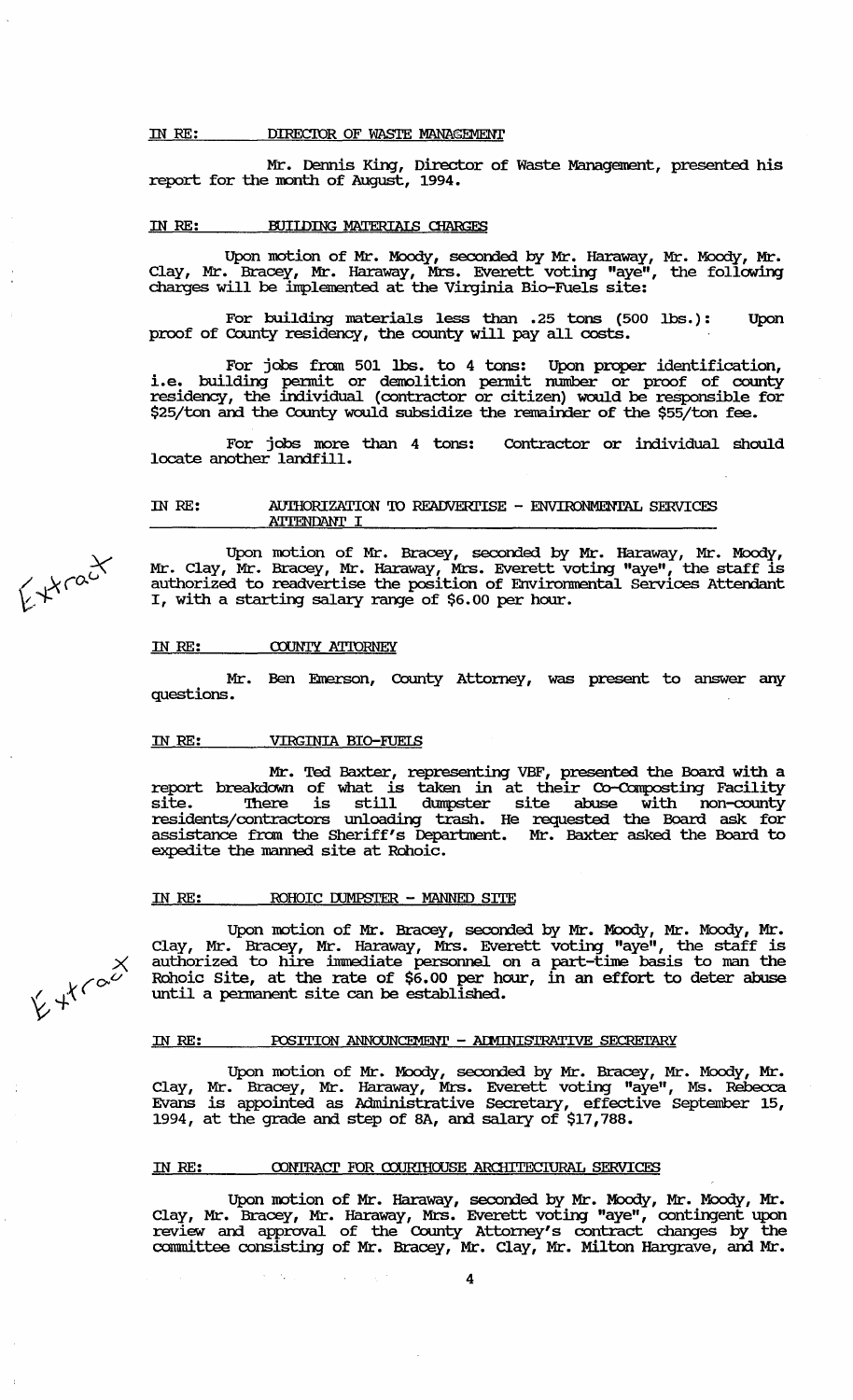Burgess, the carmnittee is authorized to execute the contract with Herming, Vest am Covey for the Courthouse Architectural Services.

Contract to the contract of the contract of the contract of the contract of the contract of the contract of the contract of the contract of the contract of the contract of the contract of the contract of the contract of th

#### FINANCIAL ASSISTANCE COMMITTEE IN RE:

Mr. Burgess advised the county has received seven submittals for the request for Financial Advisory Services in response to the advertisement am will distribute copies to the Board. He requested a committee be established to review the proposals.

Upon motion of Mr. Moody, seconded by Mr. Haraway, Mr. Moody, Mr. Clay, Mr. Bracey, Mr. Haraway, Mrs. Everett voting "aye", a committee consisting of one Board Member, the Treasurer, Mrs. Werrly Ralph and Mr. Charles Burgess is established to review the Financial Advisory Service proposals and bring their recommendations back to the Board.

Upon motion of Mr. Moody, seconded by Mr. Clay, Mr. Moody, Mr. Clay, Mr. Bracey, Mrs. Everett voting "aye", Mr. Haraway "abstaining", Mr. Donald Haraway, is appointed as Board Representative to serve on the Financial Advisory Services Committee.<br>
IN RE: CERTIFICATION COMMITTEE Financial Advisory Services Committee.

Mr. Burgess advised the Certification Program sponsored by the state for the Certified Business Connnunities has been discontinued. Being that the County's committee is still intact, they need to be notified and commended for their work. The Board instructed the staff to advise the Certification Conunittee by letter of the administrative action and to issue Certificates of Appreciation to each member, cannnending them for their service.

#### IN RE: TREE REMOVAL - SHERIFF'S OFFICE

Mrs. Ralph advised three bids had been received to remove a dead oak tree adjacent to the jail. The bids are: Wilkins Tree Service - $$450.00$ ; S & H Tree Service -  $$450.00$ ; and Dave's Tree & Landscaping -  $$300.00$ .

Upon motion of Mr. Haraway, seconded by Mr. Clay, Mr. Moody, Mr. Clay, Mr. Bracey, Mr. Haraway, Mrs. Everett voting "aye",

BE IT RESOLVED by the Board of SUpervisors of Dinwiddie County, Virginia, that Dave's Tree & Iandscaping is awarded the bid to remove the dead oak tree, haul brush, leave wood cut up and grinding of the stump for the sum of  $$300.00$ ; and,

BE IT FURIHER RESOLVED by the Board of Supervisors of Dinwiddie County, Virginia, that an exception to the County's policy of requiring a  $$1,000,000$  umbrella policy as liability is authorized, and the liability coverage offered by the company in the amount of \$300,000 is accepted.

#### IN RE: BOARD MEMBER COMMENTS

1. Mr. Clay proposed a tour of the County one Saturday to look at all the improvements/problems to make the Board more aware of what's going on in the county. He suggested West Petersburg to see what projects cobe; and in the coality of the largest contributions of the largest monitor are contributed in the largest monitor that are being started, drainage problem areas, etc. He thought the Board could be better infonned about these issues.

#### IN RE: ENDORSEMENT - WILLIAM DUDLEY ALIEN, III

Upon motion of Mr. Moody, seconded by Mr. Haraway, Mr. Moody, Mr. Clay, Mr. Bracey, Mr. Haraway, Mrs. Everett voting "aye",

BE IT RESOLVED that the Board of SUpervisors of Dinwiddie County, Virginia, endorses William Dudley Allen, III, to fill the vacancy to the

Book 11 330 September 7, 1994